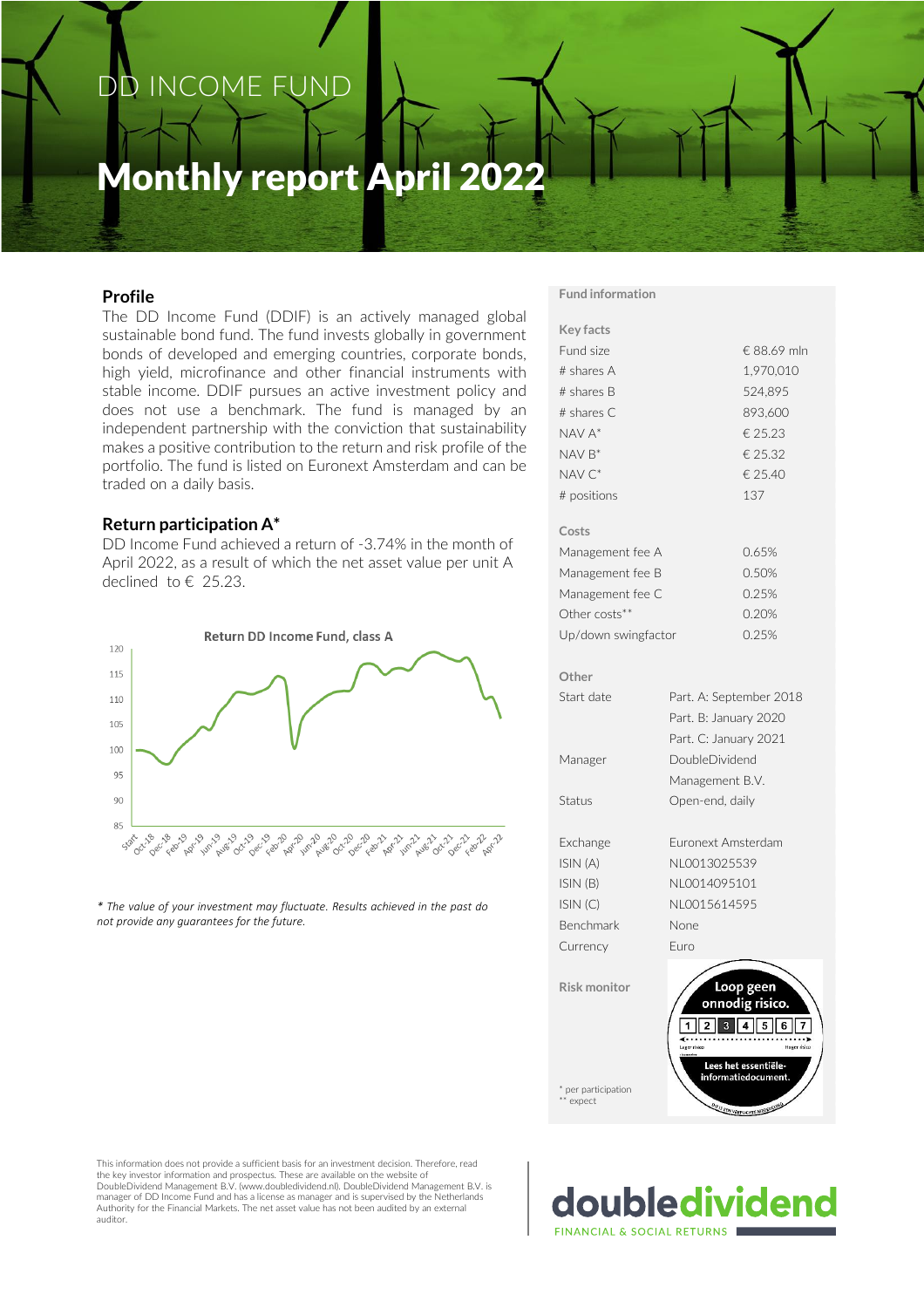# doubledividend

| able: illoiltiily returns in %, participation A (net or costs and rees) |         |         |          |         |         |      |      |      |         |         |         |         |          |
|-------------------------------------------------------------------------|---------|---------|----------|---------|---------|------|------|------|---------|---------|---------|---------|----------|
|                                                                         | Jan     | Feb     | Mar      | Apr     | Mav     | Jun  | Jul  | Aug  | Sep     | Oct     | Nov     | Dec     | Total    |
| 2018                                                                    |         |         |          |         |         |      |      |      | $-0.06$ | $-0.71$ | $-1.56$ | $-0.31$ | $-2.62$  |
| 2019                                                                    | 2.57    | 1.66    | 1.34     | 1.69    | $-0.48$ | 3.08 | 1.71 | 1.95 | 0.03    | $-0.24$ | 0.50    | 0.76    | 15.50    |
| 2020                                                                    | 1.86    | $-0.85$ | $-11.48$ | 5.43    | 2.00    | 1 29 | 1.11 | 0.66 | 0.23    | 0.31    | 3.76    | 0.71    | 4.14     |
| 2021                                                                    | $-0.47$ | $-1.42$ | 0.95     | 0.18    | $-0.36$ |      | 0.96 | 0.35 | $-0.57$ | $-0.64$ | $-0.34$ | N 57    | 0.94     |
| 2022                                                                    | $-2.65$ | $-4.14$ | 0.05     | $-3.74$ |         |      |      |      |         |         |         |         | $-10.12$ |

#### **Table: monthly returns in %, participation A (net of costs and fees) \***

\* The value of your investment may fluctuate. Results achieved in the past do not provide any guarantees for the future.

### **Market developments**

The global financial markets were under considerable pressure last month. The markets are dealing with a lot of uncertainties, including rising interest rates, high inflation, declining economic growth, a war in Ukraine and corona outbreaks in China. The war in Ukraine and the "lockdowns" in China are adding to further supply chain issues, putting more pressure on inflation. Central banks are forced to raise interest rates to curb inflation, but at the same time economic growth is slowing down considerably. A stagflation scenario is therefore no longer inconceivable. In the Eurozone, economic growth fell to 0.2% in the first quarter of 2022, while inflation rose to 7.5%. The US economy even shrank by 0.4% compared to a quarter earlier. As a result of this combination of uncertainties, financial markets are under pressure.

We expect the uncertainties to continue for a while. There is no solution in sight for the conflict in Ukraine. Inflation may have peaked, but will remain high for the rest of the year. However, the biggest uncertainty at the moment is the economy. The big question is whether the list uncertainties combined with rising interest rates will ultimately push the economy into recession. The chance of that is increasing. In previous crises, central banks could help the economy with support measures, but now they have to raise interest rates to curb inflation.

Rising interest rates are negative for the value of bonds. In addition, the increasing economic uncertainty means that the risk premium that investors demand on corporate bonds is also rising. This is putting pressure on bond values across the market.

A more positive scenario for bonds is possible if inflation has indeed peaked and central banks raise interest rates less than the financial markets currently expect. Central banks may want to prevent a recession this way. Much will depend on inflation, however. This must first be brought under control. The market therefore expects a significant number of interest rate hikes in the US in the coming year, but there is more uncertainty for the period after that. In Europe, too, a rise in interest rates is increasingly likely in the second half of the year. European interest rates continued to rise last month. The German 10-year interest rate approached 1%.

| # of positions                                | 137  |
|-----------------------------------------------|------|
| $#$ of issuers                                | 106  |
| Overall credit rating                         | BBB+ |
| Euro exposure                                 | 74%  |
| Cash                                          | 2.1% |
| Investment grade (incl cash)                  | 70%  |
| Expected return (yield-to-worst*)             | 4.7% |
| Duration (Option Adjusted Duration* in years) | 66   |

Source: DoubleDividend/Bloomberg

\* Yield-to-Worst is the return on the portfolio, including cash, if the ability to repay the loan earlier is taken into account. The actual return may differ because an issuer cannot meet its obligations and due to currency fluctuations. The duration indicates the approximate percentage value change of the portfolio if the interest rate changes by 1%.

Tel. +31 (0)20 520 76 60 contact@doubledividend.nl www.doubledividend.nl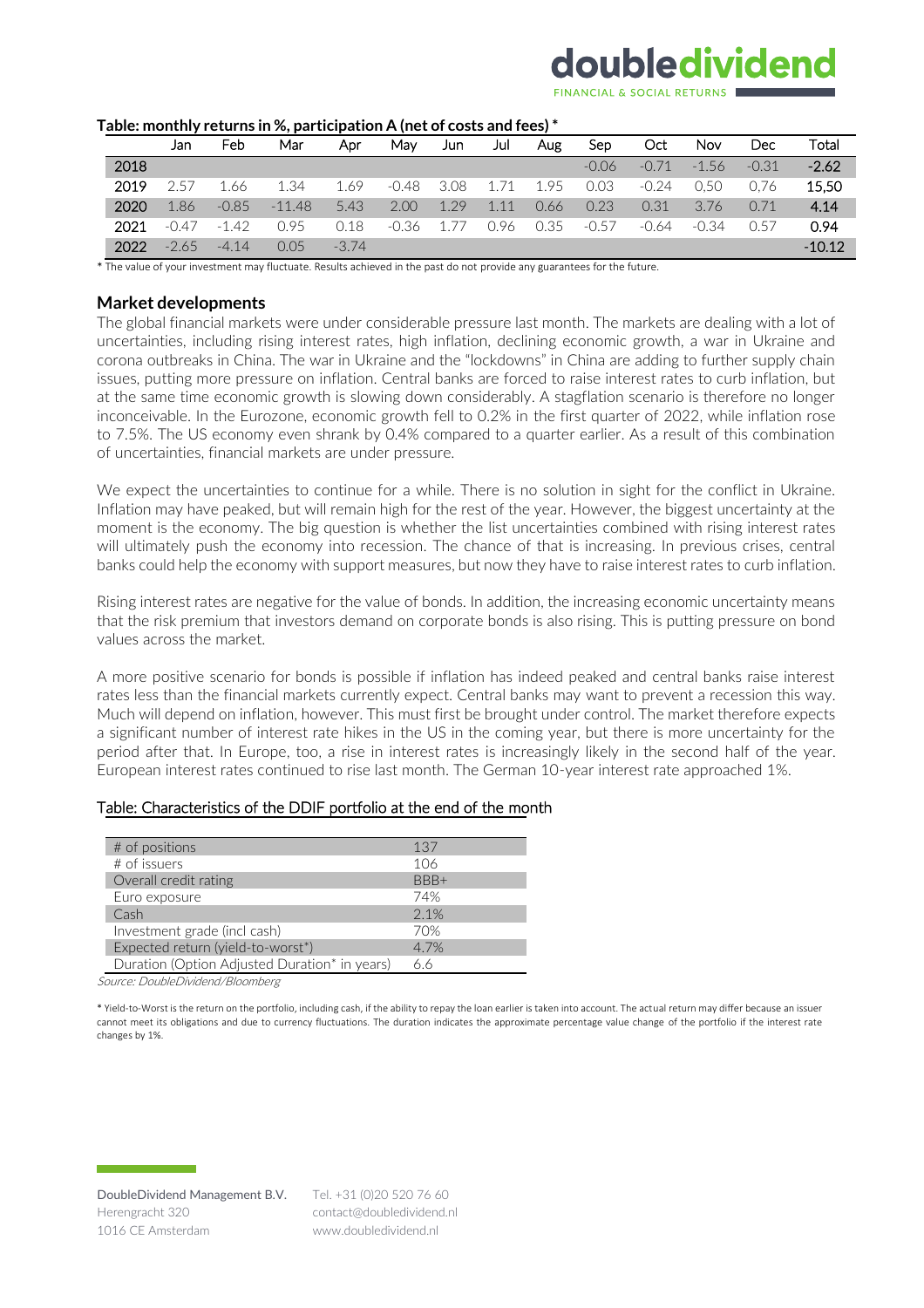### doubledividend FINANCIAL & SOCIAL RETURN

### **Portfolio changes**

Thanks to the rise in interest rates, it is possible to achieve an acceptable return on safe government bonds. Especially outside Europe, yields on safe government bonds have risen to attractive levels. This month we therefore added a US government bond with a maturity of 3 years to the portfolio. The bond yields a yield of 2.9%. A bond from New Zealand has also been added to the portfolio. The bond has an expected yield of 3.5% and a maturity of 3 years.

### **Table: portfolio per building block**

| <b>Building blocks</b>             | Range     | Weight | Yield-to-worst | <b>Duration</b> |
|------------------------------------|-----------|--------|----------------|-----------------|
| Government bonds developed markets | $0 - 50%$ | 13.0%  | 2.9%           | 6.9             |
| Government bonds emerging markets  | $0-25%$   | 8.3%   | 5.2%           | 12.3            |
| Corporate bonds investment grade   | $0 - 50%$ | 37.3%  | 4.4%           | 7.9             |
| Corporate bonds high yield         | $0-25%$   | 23.6%  | 5.8%           | 4.5             |
| Microfinance                       | $0-25%$   | 1.9%   | 4.8%           | 1.6             |
| Other                              | $0-25%$   | 13.7%  | 6.1%           | 5.9             |
| Cash                               | $0-25%$   | 2.1%   | $-0.7%$        | 0.0             |
| Total                              |           | 100%   | 4.7%           | 6.6             |

Source: DoubleDividend

### **Team DoubleDividend**

contact@doubledividend.nl www.doubledividend.nl